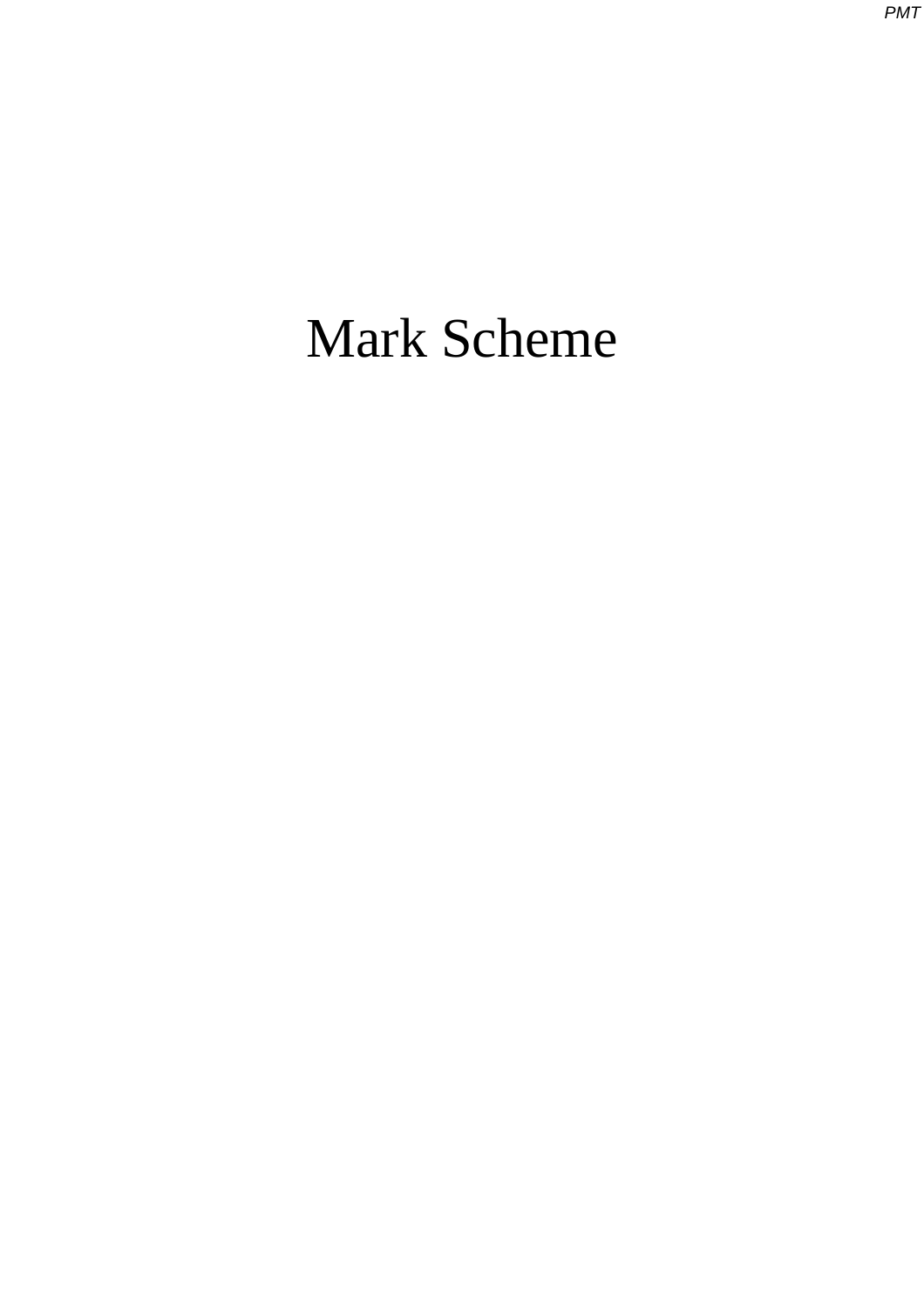|  |  |  | Name Mechanics 1   Session Jan   Year 2005 | <b>Paper 4761</b> |
|--|--|--|--------------------------------------------|-------------------|
|--|--|--|--------------------------------------------|-------------------|

| Q <sub>1</sub> |                                                                                                         | mark                                   |                                                                                                                                                                            |   |
|----------------|---------------------------------------------------------------------------------------------------------|----------------------------------------|----------------------------------------------------------------------------------------------------------------------------------------------------------------------------|---|
| (i)            | Differentiate<br>$v = 2t i + (5 – 4t) j$<br>Differentiate<br>$\mathbf{a} = 2 \mathbf{i} - 4 \mathbf{j}$ | M1<br>A <sub>1</sub><br>M1<br>F1       | At least 1 cpt correct<br>Award for RHS seen<br>Do not award if <b>i</b> and <b>j</b> lost in <b>v.</b> At least 1 cpt correct. FT<br>FT from their $2$ component $\bf{v}$ |   |
| (ii)           | $F + 12 j = 4(2 i – 4 j)$<br>$F = 8 i - 28 j$                                                           | M1<br>A <sub>1</sub><br>A <sub>1</sub> | N2L. Allow $\mathbf{F} = mg \mathbf{a}$ . No extra forces. Allow 12j<br>omitted<br>Allow wrong signs otherwise correct with their vector a.<br>cao                         | 3 |
|                | total                                                                                                   |                                        |                                                                                                                                                                            |   |

| Q <sub>2</sub>    |                                                                                                                                                                                    | mark                                               |                                                                                                                                    |   |
|-------------------|------------------------------------------------------------------------------------------------------------------------------------------------------------------------------------|----------------------------------------------------|------------------------------------------------------------------------------------------------------------------------------------|---|
| (i)<br>(A)<br>(B) | the pulleys are smooth and the string is light<br>the string is inextensible                                                                                                       | E1<br>E1                                           | Accept only 'the pulley is smooth'.                                                                                                | 2 |
| (ii)              | Diagrams                                                                                                                                                                           | B <sub>1</sub>                                     | All forces present with labels and arrows. Acc not reqd.                                                                           | 1 |
|                   | For X, N2L upwards<br>$T - 2g = 2a$<br>For Y, N2L downwards<br>$4g - T = 4a$<br>Solve for $a$ and $T$<br>$a = \frac{g}{3}$ (3.27 (3 s. f.))<br>$T = \frac{8}{3}g$ (26.1 (3 s. f.)) | M1<br>A <sub>1</sub><br>A1<br>A <sub>1</sub><br>F1 | N2L. Allow $F = mga$ . All forces present<br>Award for equation for X or Y or combined<br>Any form<br>Any form<br>FT second answer | 5 |
|                   | total                                                                                                                                                                              | 8                                                  |                                                                                                                                    |   |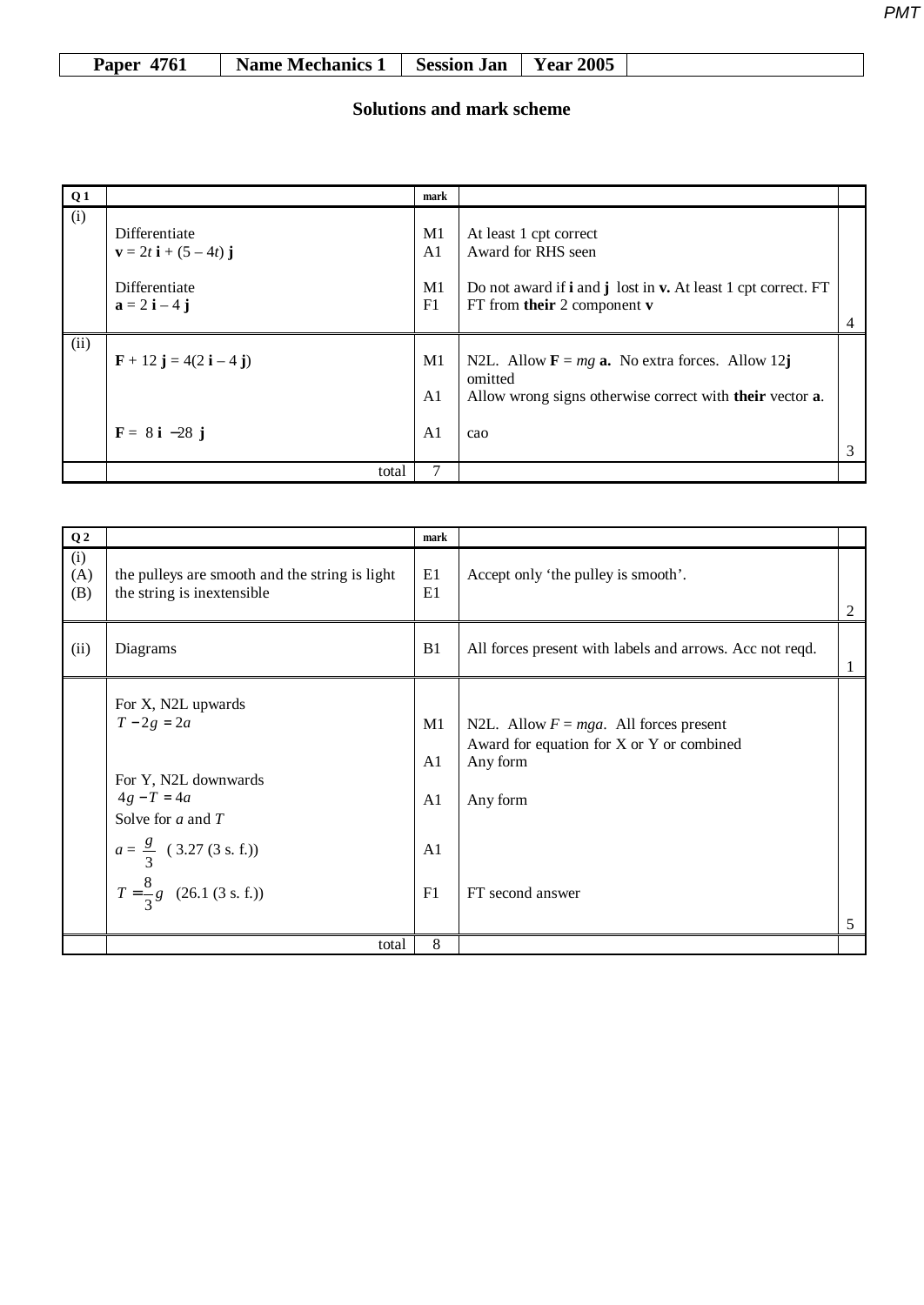| Paper 4761<br>Session Jan<br><b>Name Mechanics 1</b> | <b>Year 2005</b> |
|------------------------------------------------------|------------------|
|------------------------------------------------------|------------------|

| Q3   |                                                                                                                                                                                                                                   | mark                                               |                                         |  |
|------|-----------------------------------------------------------------------------------------------------------------------------------------------------------------------------------------------------------------------------------|----------------------------------------------------|-----------------------------------------|--|
| (i)  | $\begin{pmatrix} 1 & -7 \\ -7 & +1 \\ -5 & -7 \end{pmatrix}$ + $\begin{pmatrix} 5 \\ 4 \\ -7 & -7 \end{pmatrix}$ = $\begin{pmatrix} 0 \\ 0 \\ 0 \\ 0 \end{pmatrix}$<br>Equating components gives<br>$x = -9$ , $y = 3$ , $z = 12$ | M <sub>1</sub><br>A <sub>1</sub><br>A <sub>1</sub> |                                         |  |
|      |                                                                                                                                                                                                                                   | A <sub>1</sub>                                     | [Allow SC $2/4$ if 9, -3, -12 obtained] |  |
| (ii) |                                                                                                                                                                                                                                   |                                                    |                                         |  |
|      | We need $\sqrt{5^2 + 4^2 + (-7)^2}$                                                                                                                                                                                               | M1                                                 |                                         |  |
|      | = $\sqrt{90}$ or 9.48683 so 9.49 (3 s. f.)                                                                                                                                                                                        | A <sub>1</sub>                                     | Any reasonable accuracy                 |  |
|      | total                                                                                                                                                                                                                             | 6                                                  |                                         |  |

| Q <sub>4</sub> |                                                   | mark    |                                                                                |   |
|----------------|---------------------------------------------------|---------|--------------------------------------------------------------------------------|---|
| (i)            | Height reached by first particle is given by      |         |                                                                                |   |
|                | $0 = 21^2 - 2 \times 9.8 \times s$                | M1      | Other methods must be complete. Allow $g = \pm 9.8, \pm 10$                    |   |
|                |                                                   |         |                                                                                |   |
|                | so $s = 22.5$ so 22.5 m                           | A1      | Accept with consistent signs                                                   | 2 |
|                | Sol $(1)$                                         |         |                                                                                |   |
| (ii)           | $t$ seconds after second particle projected its   | M1      | Allow $g = \pm 9.8, \pm 10$                                                    |   |
|                | height is $15t-4.9t^2$                            | A1      |                                                                                |   |
|                | and the first particle has height $22.5 - 4.9t^2$ | M1      | Allow $g = \pm 9.8, \pm 10$                                                    |   |
|                | (or $21t - 4.9t^2$ )                              | A1      |                                                                                |   |
|                | either                                            |         | Award only if used correctly                                                   |   |
|                | Sub $t = 1.5$ to show both have same value        | E1      | (or sub $t = 3.64$ into $21t - 4.9t^2$ for $1^{st}$ & $t = 1.5$ for $2^{nd}$ ) |   |
|                | State height as 11.475 m                          | A1      | cao. Accept any reasonable accuracy. Don't award if                            |   |
|                |                                                   |         | only one correctly used equation obtained.                                     |   |
|                | or<br>$15t-4.9t^2 = 22.5 - 4.9t^2$                | M1      |                                                                                |   |
|                | giving $t = 1.5$ and height as 11.475 m           | A1      | Both. t shown. Ht cao (to any reasonable                                       |   |
|                |                                                   |         | accuracy)                                                                      |   |
|                | Sol $(2)$                                         |         |                                                                                |   |
|                | $t$ seconds after second particle projected its   | M1      | Allow $g = \pm 9.8, \pm 10$                                                    |   |
|                | height is $15t-4.9t^2$                            | A1      |                                                                                |   |
|                | and the first particle has fallen $4.9t^2$        | B1      |                                                                                |   |
|                | Collide when $15T - 4.9T^2 + 4.9T^2 = 22.5$       | M1      | Or other correct method                                                        |   |
|                | so $T = 1.5$                                      | E1      |                                                                                |   |
|                | $H = 22.5 - 4.9 \times 1.5^{2} = 11.475$ m        | A1      | cao. Accept any reasonable accuracy. Don't award if                            |   |
|                |                                                   |         | only one correctly used equation obtained.                                     |   |
|                | total                                             | $\,8\,$ |                                                                                | 6 |
|                |                                                   |         |                                                                                |   |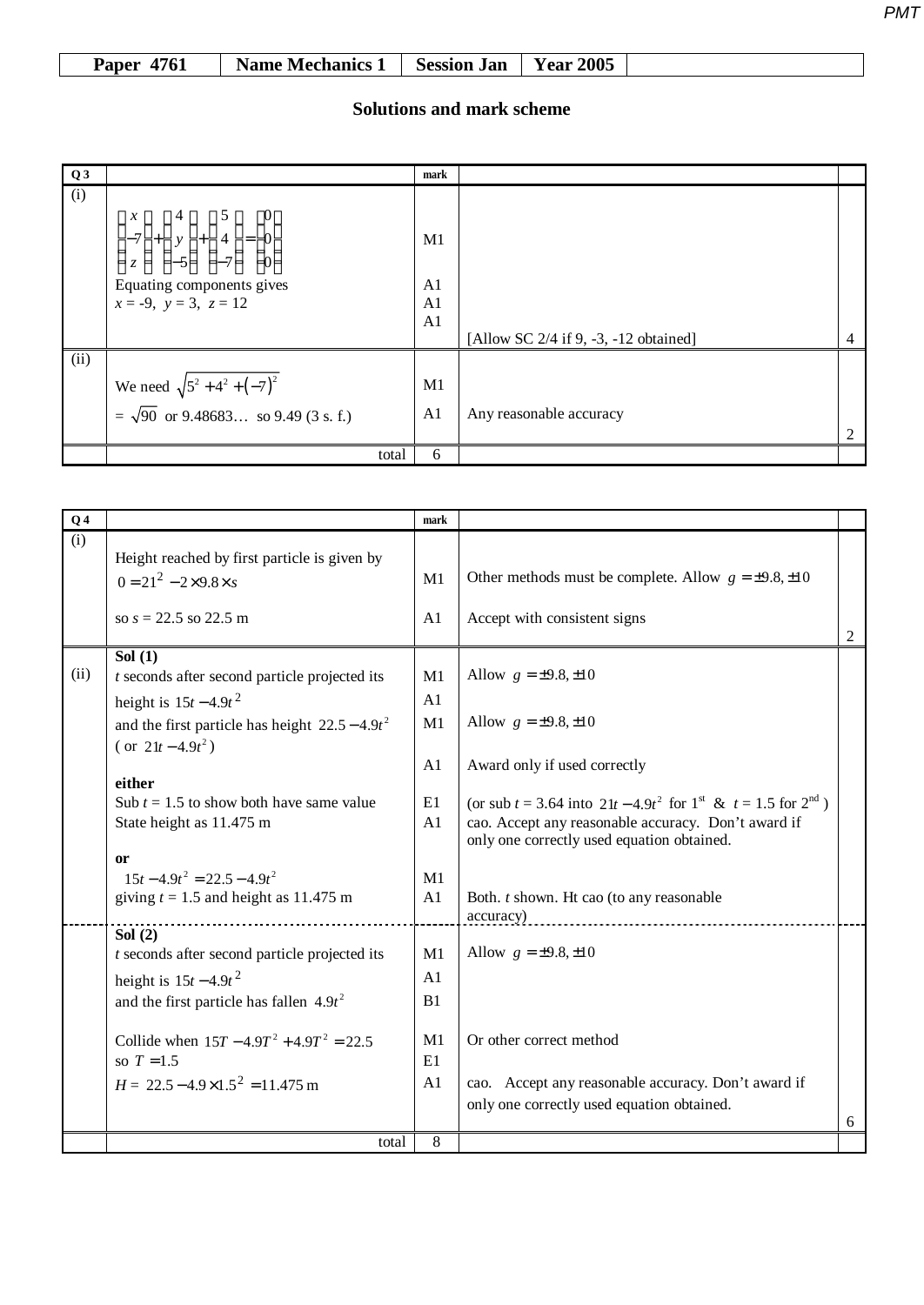| Name Mechanics 1   Session Jan   Year 2005<br>Paper 4761 |
|----------------------------------------------------------|
|----------------------------------------------------------|

| Q <sub>5</sub> |                                                                                                         | mark           |                                                                                                                                                                                                                                                                                                                                                                                             |                |
|----------------|---------------------------------------------------------------------------------------------------------|----------------|---------------------------------------------------------------------------------------------------------------------------------------------------------------------------------------------------------------------------------------------------------------------------------------------------------------------------------------------------------------------------------------------|----------------|
| (i)            | $T_{BA}$                                                                                                | B1             | Different labels. All forces present with arrows in correct<br>directions. Condone no angles.                                                                                                                                                                                                                                                                                               | 1              |
| (ii)           | Using triangle of forces<br>$T_{\rm BC}$                                                                | M1             | Attempt at triangle of forces. Ignore angles and arrows.<br>Accept 90, 60, 30 triangle.                                                                                                                                                                                                                                                                                                     |                |
|                | $T_{\text{BA}}$ $\left\{\begin{matrix} 120^{\circ} \\ 30^{\circ} \\ 400 \text{ N} \end{matrix}\right\}$ | B1             | Triangle, arrows, labels and angles correct                                                                                                                                                                                                                                                                                                                                                 |                |
|                | Triangle isosceles so tension in BC is 400 N                                                            | A <sub>1</sub> | cao                                                                                                                                                                                                                                                                                                                                                                                         |                |
|                | Tension in BA is $2 \times 400 \times \cos 30 = 400\sqrt{3}$ N                                          | F1             | FT BC only                                                                                                                                                                                                                                                                                                                                                                                  |                |
|                | $(693 \text{ N}, (3 \text{ s. f.}))$                                                                    |                | [If resolution used, M1 for 1 equn; M1 for $2^{nd}$ equn +<br>attempt to elim; A1; F1. For M marks all forces present<br>but allow $s \leftrightarrow c$ and sign errors. No extra forces.<br>If Lami used:<br>M1 first pair of equations in correct format, condone<br>wrong angles. A1. M1 second pair in correct format,<br>with correct angles. F1 FT their first answer if necessary.] | $\overline{4}$ |
| (iii)          | Resolve at B perpendicular to the line ABC                                                              | E1             | Attempt to argue unbalanced force                                                                                                                                                                                                                                                                                                                                                           |                |
|                | Weight has unbalanced component in this<br>direction                                                    | E1             | Complete, convincing argument.<br>[or Resolve horiz and establish tensions equal E1<br>Resolve vert to show inconsistency. E1]                                                                                                                                                                                                                                                              | 2              |
|                | total                                                                                                   | 7              |                                                                                                                                                                                                                                                                                                                                                                                             |                |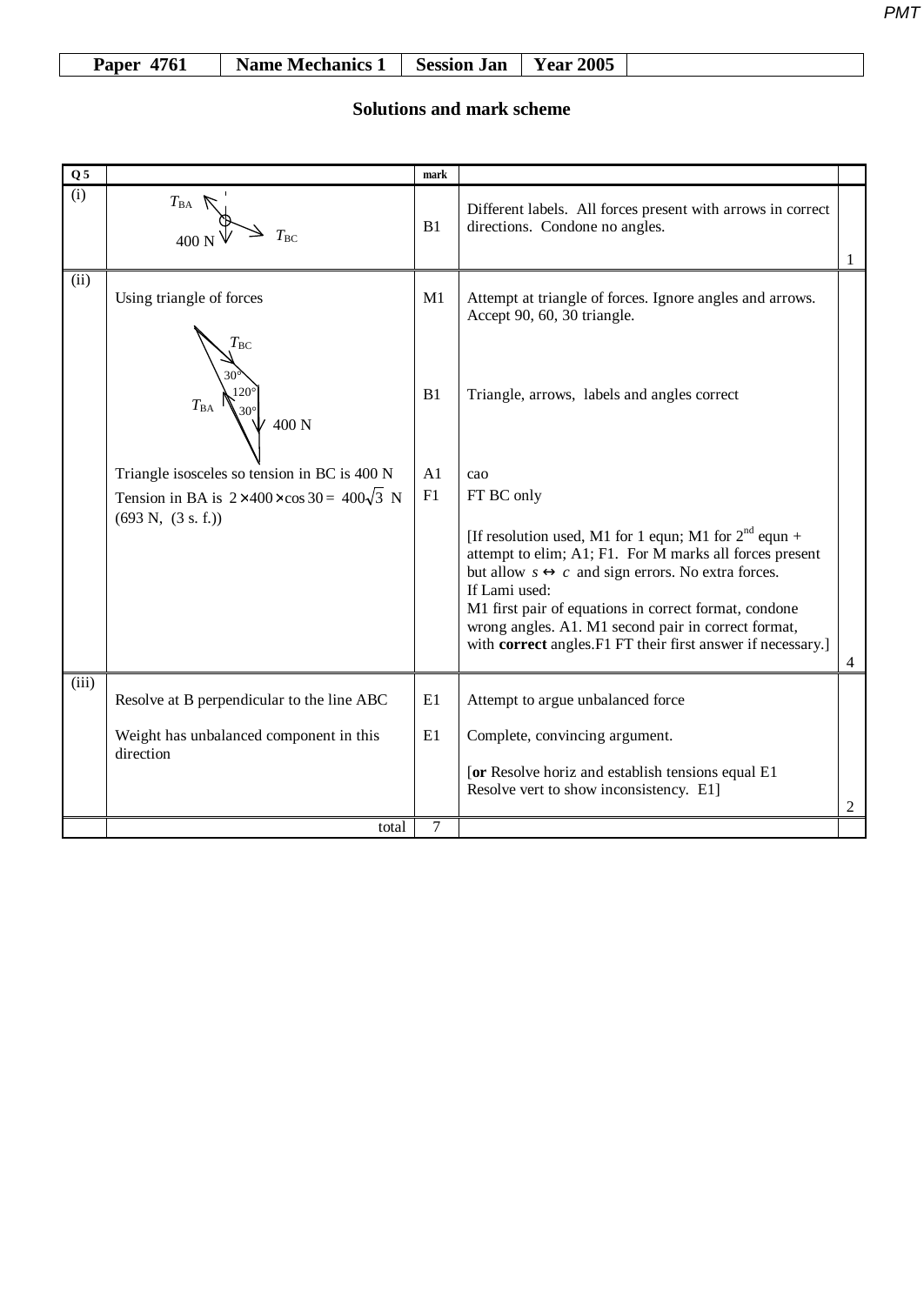| Name Mechanics 1   Session Jan   Year 2005<br><b>Paper 4761</b> |
|-----------------------------------------------------------------|
|-----------------------------------------------------------------|

| Q6                      |                                                                                   | mark |                                                                                                               |                |
|-------------------------|-----------------------------------------------------------------------------------|------|---------------------------------------------------------------------------------------------------------------|----------------|
| $\overline{(\text{i})}$ | Area under curve                                                                  | M1   | Attempt to find any area under curve or use const accn                                                        |                |
|                         | $0.5 \times 2 \times 20 + 0.5 \times (20 + 10) \times 4 + 0.5 \times 10 \times 1$ | B1   | results<br>Any area correct (Accept 20 or 60 or 5 without                                                     |                |
|                         |                                                                                   |      | explanation)                                                                                                  |                |
|                         | $= 85$ m                                                                          | A1   | cao                                                                                                           |                |
|                         |                                                                                   |      |                                                                                                               | 3              |
| (ii)                    | $\frac{20-10}{4} = 2.5$                                                           | M1   | $\Delta v / \Delta t$                                                                                         |                |
|                         |                                                                                   | A1   | $accept \pm 2.5$                                                                                              |                |
|                         | upwards                                                                           | B1   | Accept $-2.5$ downwards (allow direction specified by<br>diagram etc). Accept 'opposite direction to motion'. |                |
|                         |                                                                                   |      |                                                                                                               | 3              |
| (iii)                   |                                                                                   |      |                                                                                                               |                |
|                         | $v = -2.5t + c$                                                                   | M1   | Allow their <i>a</i> in the form $v = \pm at + c$ or $v = \pm a(t-2) + c$                                     |                |
|                         | $v = 20$ when $t = 2$<br>$v = -2.5t + 25$                                         | M1   |                                                                                                               |                |
|                         |                                                                                   | A1   | cao [Allow $v = 20 - 2.5(t - 2)$ ]<br>[Allow $2/3$ for different variable to t used, e.g. x. Allow            |                |
|                         |                                                                                   |      | any variable name for speed]                                                                                  | $\overline{3}$ |
| (iv)                    |                                                                                   |      |                                                                                                               |                |
|                         | Falling with negligible resistance                                                | E1   | Accept 'zero resistance', or 'no resistance' seen.                                                            |                |
| (v)                     |                                                                                   |      |                                                                                                               | 1              |
|                         | $-1.5 \times 4 + 9.5 \times 2 + 7 = 20$                                           | E1   | One of the results shown                                                                                      |                |
|                         | $-1.5 \times 36 + 9.5 \times 6 + 7 = 10$                                          |      |                                                                                                               |                |
|                         | $-1.5 \times 49 + 9.5 \times 7 + 7 = 0$                                           | E1   | All three shown. Be generous about the 'show'.                                                                |                |
| (vi)                    |                                                                                   |      |                                                                                                               | 2              |
|                         |                                                                                   |      |                                                                                                               |                |
|                         |                                                                                   | M1   | Limits not required                                                                                           |                |
|                         |                                                                                   |      |                                                                                                               |                |
|                         | $\int_{2}^{1}(-1.5t^{2}+9.5t+7)dt$<br>= $[-0.5t^{3}+4.75t^{2}+7t]_{2}^{7}$        | A1   | A1 for each term. Limits not required. Condone + $c$                                                          |                |
|                         |                                                                                   | A1   |                                                                                                               |                |
|                         |                                                                                   | A1   |                                                                                                               |                |
|                         | $=\left(-\frac{343}{2}+\frac{19\times49}{4}+49\right)-\left(-4+19+14\right)$      | M1   | Attempt to use both limits on an integrated expression                                                        |                |
|                         |                                                                                   | A1   | Correct substitution in their expression including                                                            |                |
|                         |                                                                                   |      | subtraction (may be left as an expression).                                                                   |                |
|                         | $= 81.25$ m                                                                       | A1   | cao.                                                                                                          |                |
|                         | total                                                                             | 19   |                                                                                                               | 7              |
|                         |                                                                                   |      |                                                                                                               |                |